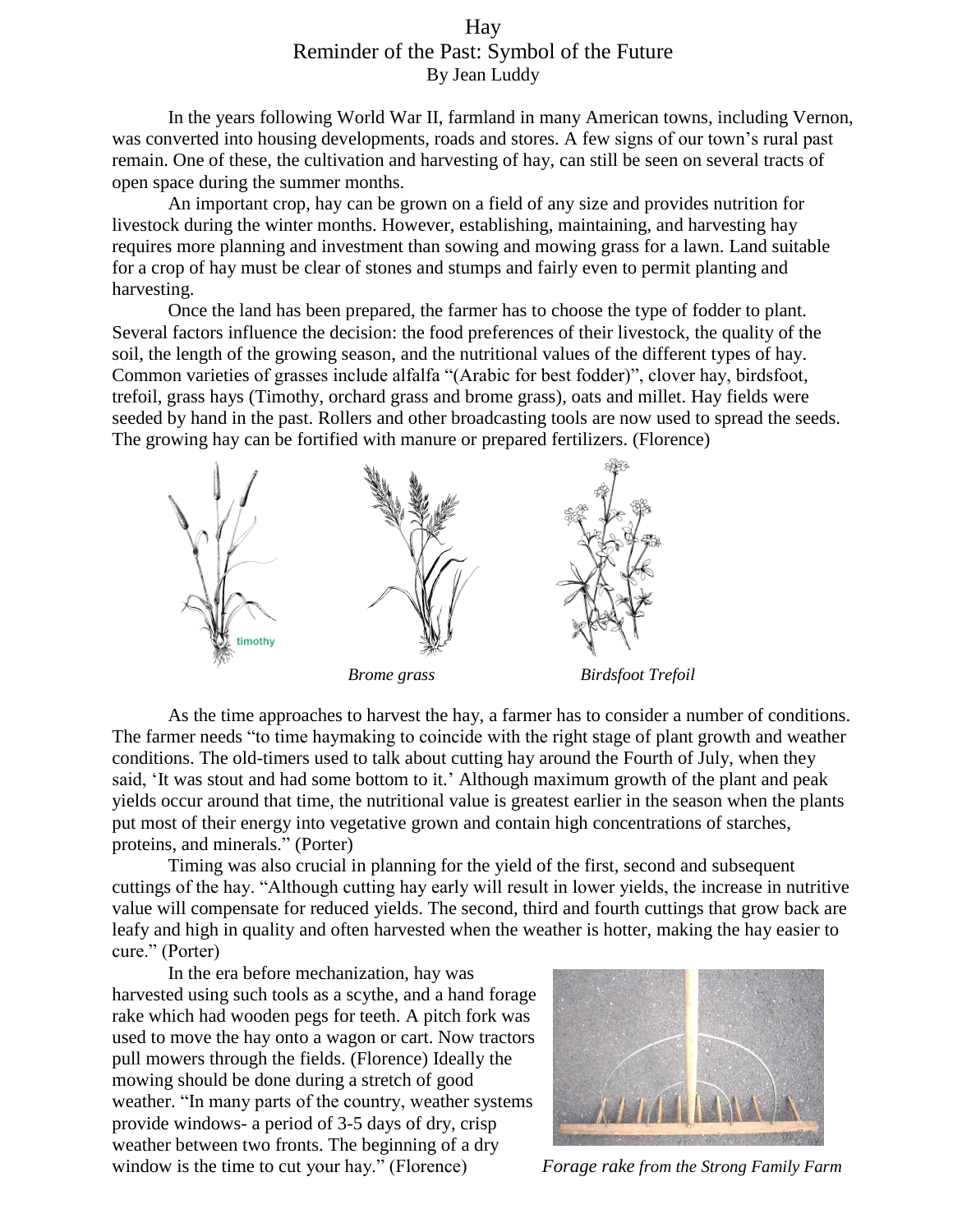Once the hay has been cut, it must be dried and cured before being stored. Wet hay can rot making it unsafe to feed to livestock. "Tedding, the next step in haymaking, fluffs up the cut hay and allows the air and sun to contact the undersurfaces to promote drying. Some people ted immediately after mowing to spread out the swath" (Porter).

After the tedding is done and the hay is nearly dry, the crop has to be raked. "Raking turns the hay one more time to dry the bottom and forms it into a windrow ready to be baled." (Porter)



Farmers use specialized machines that will gather the hay for baling. Bales can be prepared in different sizes and can be square or round. "Before balers, hay was routinely gathered loose, pitched onto a wagon or an elevator (conveyor), and stored loose in the mow (loft) of a barn. The loose hay would continue to dry in the mow, and was fed out by pitching it down to the animals below. Loose hay is a labor-intensive process and takes up a lot of space in the mow. (Florence) Whether baled or loose, the harvested hay is moved into a barn or storage structure where it is stacked until needed.

*Norman Strong and a worker bring baled hay from the field*

For farm families in Vernon during the early  $20<sup>th</sup>$  century, growing and harvesting hay was part of the yearly cycle of labor.

Norman Strong of the Strong Farm on West Street remembered that at a young age, he was expected to help his father with the haying.

"Prince [a work horse] was very trustworthy, therefore I, being 5 years old, could ride him to pull up the hay in the barn to the mow. Father put me on old Prince and everything went well until I turned him across the rope. It formed a half hitch around the hind legs causing him to fall almost on top of me if my father hadn't jumped off the hay wagon and grab me. He gave me a stern lecture about crossing the rope with the horse."



*Hay wagon with horses- Strong Farm c.1905*

Dorothy Gunther Dimmock grew up on the Gunther Farm near the Tolland town line on Route 30. She recalled the work and the challenges that her father faced when bringing in the hay.

"During the summer he made hay; in a good year he was able to get in two crops of it. It was cut and dried in the field. Then a hayloader was used to load it onto the wagon. It was stored in the barn, a separate one from the cow barn. The hay had to be dry before it was put into the barn. If it was wet, it might start a fire due to spontaneous combustion. We needed to watch the weather because if a storm was coming, we had to get the hay in before it hit."

Even as farms disappeared in Vernon during the  $20<sup>th</sup>$  century, some traces of the farming tradition remained. The Vernon chapter of the Grange, a national organization dedicated to farmers' concerns and the promotion of agriculture, has continued to meet at their building on Route 30.

Rockville High School hosts one of the Regional Agricultural Technology Centers in the State of Connecticut which introduce students to agricultural studies. At the RHS Ag Ed Center, students from Vernon and nearby towns can take courses in Animal Sciences,



Plant Science, Agriculture Mechanics, Aquaculture and Natural Resources. A Supervised Agricultural Experience Program gives students hands-on work opportunities. Students raise and care for farm animals at the Ag Ed Center. Rockville High School has the distinction of having a live mascot (the Ram) appear at athletic events instead of someone in a mascot costume. <http://rockvilleag.info/>